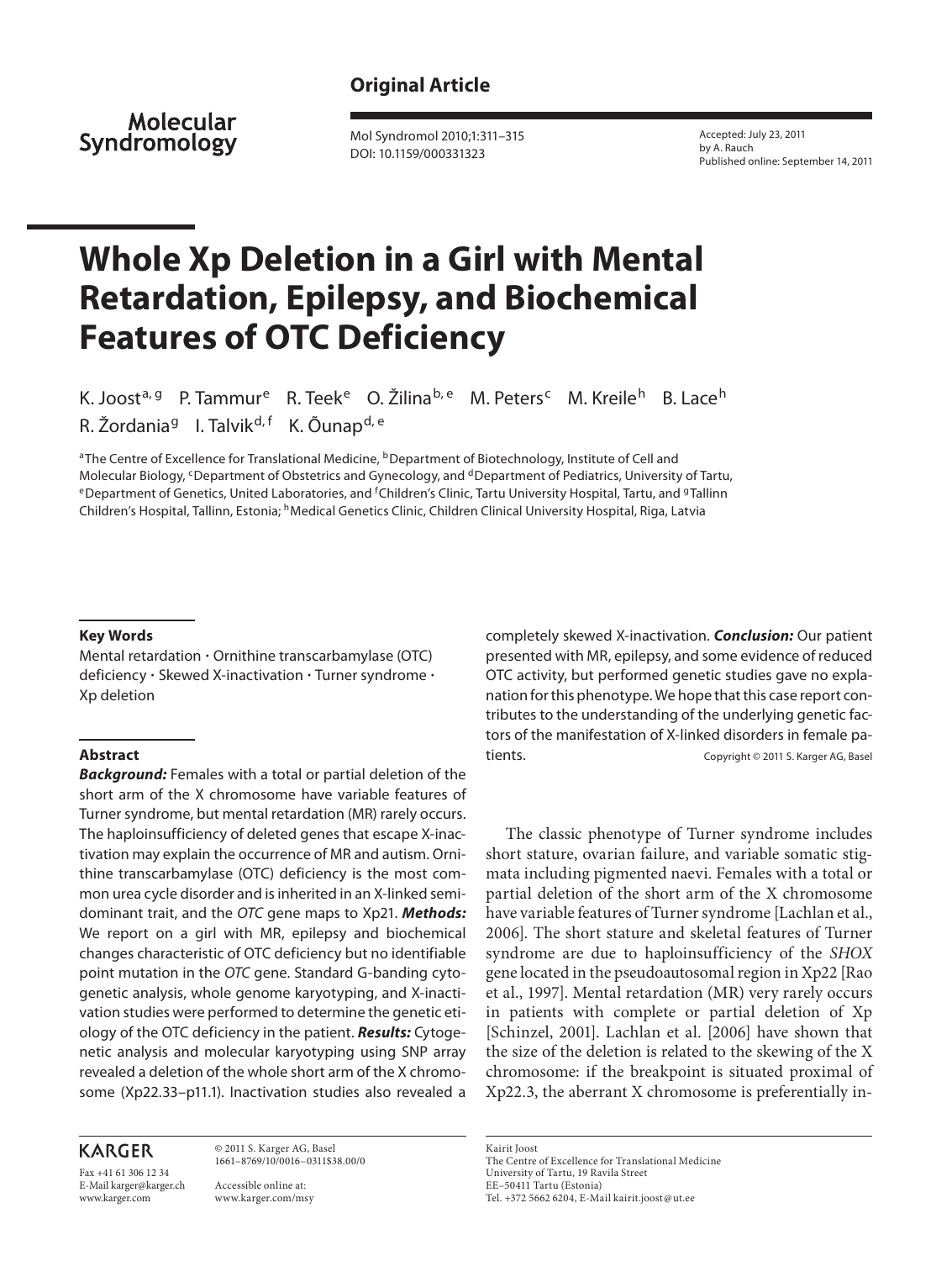activated. Usually, skewing has no biological consequences, but in rare cases, where skewing occurs toward a nonlethal mutated allele, it can expose a female carrier of an X-linked trait to the pathological phenotype [Bolduc et al., 2008].

 Ornithine transcarbamylase (OTC) deficiency is the most common urea cycle disorder and is inherited in an X-linked semi-dominant trait. Symptoms in carrier females are variable; some are completely asymptomatic, while others have episodes of severe hyperammonemia that can lead to brain damage or even death [Yorifuji et al., 1998]. The OTC gene (MIM ID \* 300461) maps to Xp21 [Hata et al., 1988], and nearly 350 different mutations have been reported and found in about 80% of patients. It has been hypothesized that the remaining 20% of cases may be caused by mutations in the promoter region or introns of the OTC gene and by locus heterogeneity or copy number variants such as microdeletions [Yamaguchi et al., 2006].

 We herein present an 8.5-year-old girl with MR, epilepsy, and some evidence of OTC deficiency and describe her clinical picture and genetic investigations in detail.

### **Case Report**

 The girl was born from the mother's 3rd pregnancy and 3rd delivery in the year 2000. One elder brother died at the age of 4 days due to cardiac anomaly. The girl's birth weight was 3,128 g (–1 SD), length 48 cm (–1.5 SD), and her Apgar score was 8/8. On day 2 she was admitted to the intensive care unit due to breathing difficulties and hypoglycemia, and meconium aspiration was diagnosed. Episodic hypoglycemia was observed within the first 3 weeks of life, but no specific metabolic investigations were performed in the newborn period. At the age of 2 months, during an episode of acute bronchitis, hepatomegaly was observed. EEG showed nonspecific paroxysmal activity, and treatment with phenobarbital was started. Ammonia was for the first time increased, i.e., 90  $\mu$ mol/l (reference <48  $\mu$ mol/l) at the age of 3 months. The first signs of developmental problems were noticed at the age of 6 months, and at 9 months, psychomotor retardation was diagnosed. Also at the age of 9 months, a high level of blood ammonia became apparent (297 µmol/l). Amino acid analysis showed no detectable citrulline in serum, and in urinary organic acid GC/ MS analysis slightly elevated excretion of orotic acid (47.7  $\mu$ mol/g creatinine; reference 1.7-35 µmol/g creatinine) was seen. Citrulline in serum was constantly low during the first 2 years of life (in range from 0-18  $\mu$ mol/l; reference 8-52  $\mu$ mol/l). The highest glutamine level in serum was 1,951 µmol/l (reference 350-720 - mol/l) at the age of 2 years. Thereafter, an allopurinol loading test was performed at the Charité-Virchow Klinikum (Berlin, Germany). This test showed a significant increase in the excretion of orotic acid (3–4 times over the upper normal limit 12–24 h after loading). Based on the metabolic investigations, the girl was suspected to be affected with an OTC deficiency (mild form). The treatment with oral citrulline (5 g/day) and a low-protein diet was

initiated at the age of 2 years. Since that age, all metabolic characteristics (ammonia and amino acids) have been in normal range.

 At the age of 12 months she had the first generalized seizures. EEG showed generalized complexes of spike waves. Brain MRI showed bilateral white matter damage in the periventricular region. A treatment with carbamazepine was started (20 mg/kg/ day) and continued simultaneously to the low-protein diet and citrulline.

 At the age of 7.5 years she was investigated at Tartu University Hospital, as despite the normal ammonia level and antiepileptic treatment, the patient's seizure control was poor. Our clinical evaluation revealed a short stature (height 111 cm (–3 SD), weight 19 kg (–2 SD), occipitofrontal head circumference 48.5 cm (–2 SD)), and developmental delay. In addition, she had slightly upslanting eyes, widely spaced teeth, a high-arched palate, lowset and posteriorly rotated dysmorphic ears, and many pigmented naevi and a large (10  $\times$  10 cm) depigmented area in the upper spinal region. Anticonvulsive treatment was changed to lamotrigine (7 mg/kg/day), and in addition the treatment with sodium phenylbutyrate (Ammonaps) was initiated (395 mg/kg/day) for a period of 1 month, with a positive effect on seizure control.

 One year later, at the age of 8.5 years, she was readmitted to the hospital. Her height remained low (–3 SD), and moderate MR was diagnosed. Neuropsychological evaluation with a Kaufmann ABC test revealed impaired abilities in all areas. She had a more pronounced attention deficit, difficulties in exercises demanding analysis and synthesis, and limited short memory. She could read simple words, but she did not know numbers. She was able to scope in daily activities like walking, dressing, and eating. In addition to her facial dysmorphy and skin pigmentation anomalies, brain MRI showed partial agenesis of the corpus callosum and bilateral white matter damage in the periventricular region. Regarding all results, this raised questions concerning the correctness of the diagnosis of OTC deficiency. Additional investigations to establish the genetic etiology were performed. According to those results, the deletion of the short arm of the X chromosome and a skewed X-inactivation was diagnosed in the patient.

# **Results**

 Cytogenetic and molecular investigations in the patient gave the following results:

 (1) Bidirectional sequencing of all 10 coding exons of the OTC gene including intron-exon boundaries was performed using the ABI PRISM 3100 Genetic Analyzer, but no genetic variations within coding regions were identified.

 (2) Standard G-banding cytogenetic analysis was performed on peripheral blood lymphocytes according to standard methods and showed an abnormal karyotype 46,X,del(X)(p11). Therefore, Turner syndrome due to the loss of the short arm of the X chromosome was diagnosed in the patient (fig. 1).

 (3) Whole genome karyotyping analysis using Human CytoSNP-12 BeadChips (Illumina Inc., San Diego, Calif.,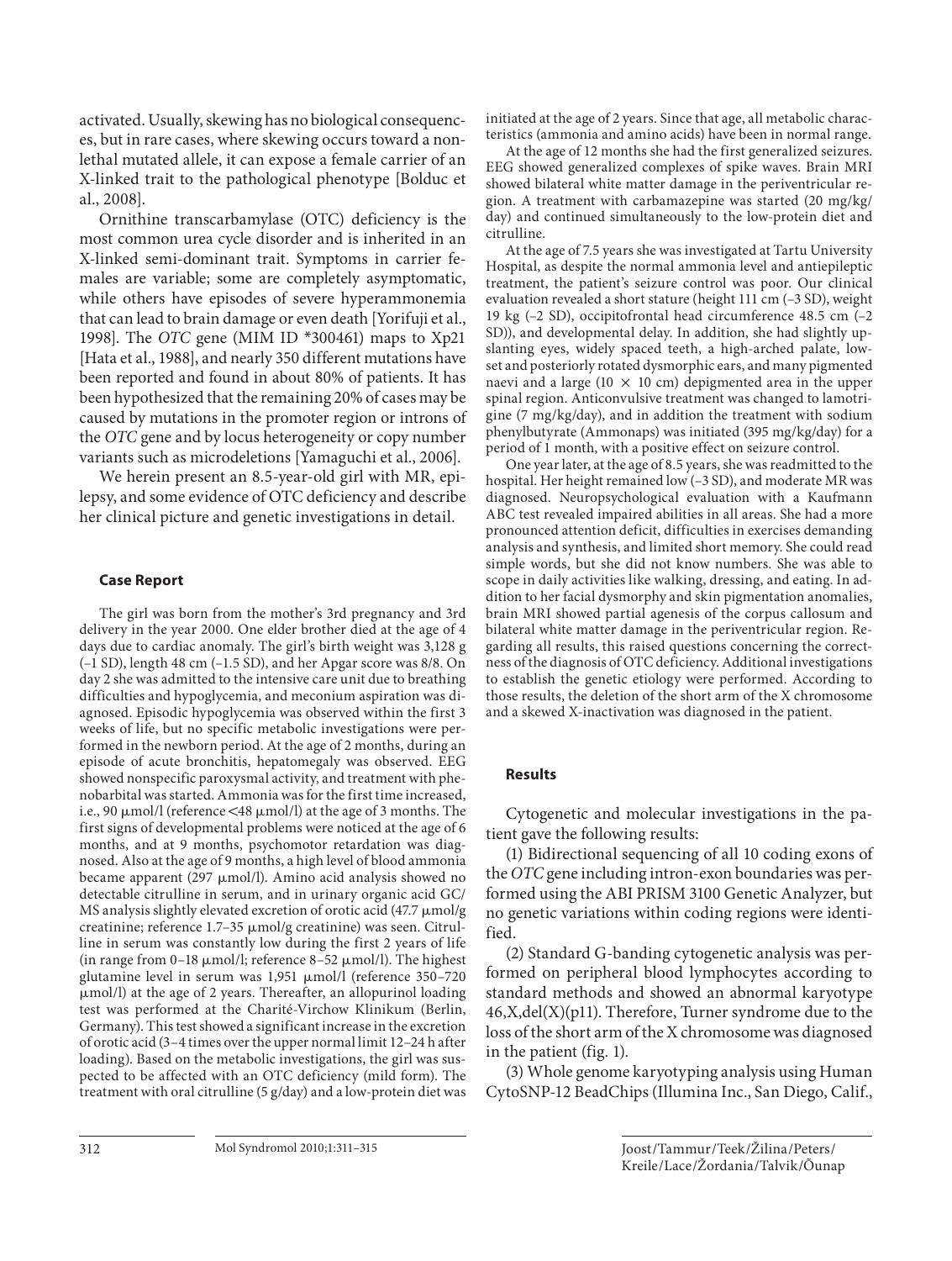

**Fig. 1.** X chromosomes of the patient with the karyotype 46,X,del(X)(p11).

USA) confirmed the deletion of the whole short arm of the X chromosome. The deletion involved the Xp22.33– p11.1 region, and the borders of the deletion were found to be the following: 1–56,975,659 bp (NCBI build 36). The data was analyzed using Illumina BeadStudio v3.1 and QuantiSNP v1.1 software [Colella et al., 2007].

 (4) For the evaluation of the X-inactivation status, the androgen receptor (AR) (CAG)n and fragile X mental retardation 1 (FMR1) (CGG)n variable repeat region was examined. X-chromosome inactivation (XCI) pattern was determined by comparative quantitative detection of fluorescent-labeled PCR products using intact and methylation-sensitive restriction enzyme HpaII-digested [Bolduc et al., 2008] and *Hha*I-digested DNA templates, respectively. FMR1 PCR was performed using the FMR1 sizing PCR Set (Abbott Molecular, Abbott Park, Ill., USA) according to the manufacturer's protocol. Amplicon size and inactivation ratios were determined by electrophoresis on an ABI 3130XL Genetic Analyzer (PE Applied Biosystems) and analyzed using GeneScan 4.0 software (PE Applied Biosystems). The XCI study showed that the aberrant X chromosome was completely skewed in our patient ( $fig. 2$ ).

## **Discussion**

 Our patient presented relatively nonspecific symptoms in the newborn period, but later she developed psychomotor retardation and seizures. Based on biochemical abnormalities, OTC deficiency was suspected and re-



**Fig. 2.** Results of the FMR1 methylation assay. **a** Undigested DNA of the patient. **b** DNA of the patient predigested with *Hhal*, showing an extremely skewed X-inactivation pattern.

spective treatment was started. Sequencing of the OTC gene was performed for final confirmation of the diagnosis in the patient. However, no pathogenic change of the OTC gene was found, and therefore, further cytogenetic and molecular studies were indicated to explain the bio-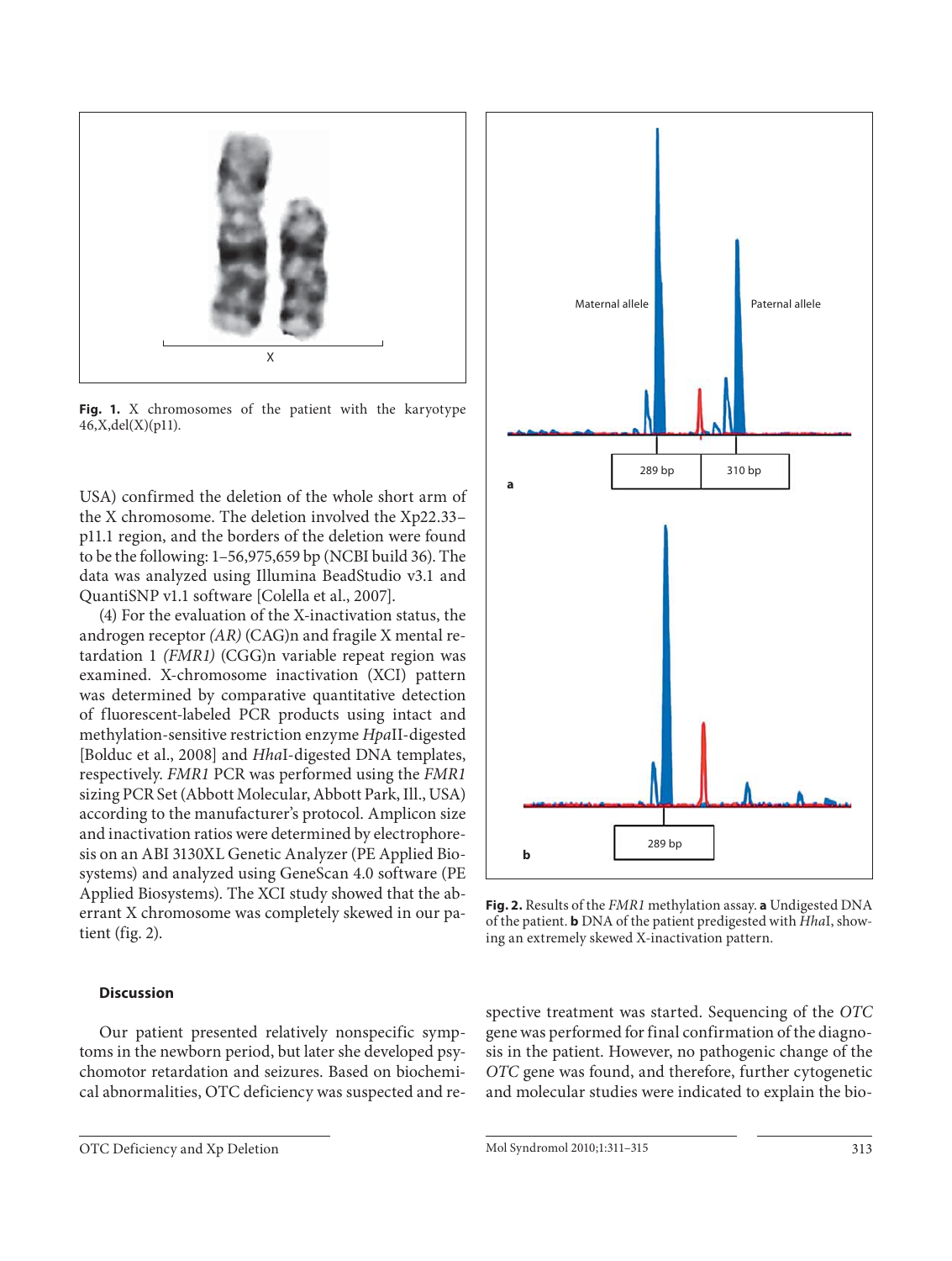chemical changes observed in the patient. As a result, deletion of the whole short arm of the X chromosome and completely skewed X-inactivation were detected.

 Females with partial deletions of the short arm of the X chromosome have variable phenotypes, but MR rarely occurs [Schinzel, 2001; Lachlan et al., 2006]. There are few cases reported with small deletions located in Xp22 who had MR or developmental delay and/or autistic features [Thomas and Huson, 2001; Chocholska et al., 2006; Lachlan et al., 2006; Puusepp et al., 2008; Shinawi et al., 2009]. Haploinsufficiency of deleted genes that escape Xinactivation may explain the occurrence of autism and developmental delay in the previously described cases [Shinawi et al., 2009].

 Lachlan et al. [2006] have shown that if the breakpoint of an X chromosome deletion was proximal to Xp.22.3, there was a non-random X-inactivation, with the deleted X being preferentially inactivated. XCI study of our patient showed also a completely skewed X-inactivation. The variability in the phenotype associated with Xp deletions can be explained by different mechanisms. A mosaicism for a normal cell line in other tissues that are not routinely tested by cytogenetic methods can be present [Thomas and Huson, 2001]. Unfortunately, it was not possible to perform karyotyping of skin fibroblasts (normal skin and depigmented areas) from our patient. The degree of expression of genes that escape inactivation from the inactive X chromosome is variable among different females [Carrel and Willard, 2005], and the degree of skewed X-inactivation can be variable in different tissues [Sharp et al., 2000].

 Our patient had some evidence of reduced OTC activity as expected in a heterozygous female, but genetic studies gave no explanation. The first cytological demonstration of cellular mosaicism in an obligate heterozygote of OTC was provided by Ricciuti et al. [1976]. The authors stated that the patchy distribution of OTC-positive cells within the liver provided an explanation both for the marked variation in OTC activity observed in different heterozygous females and for variable OTC activities in repeated biopsies from the same patient. The X-inactivation of a manifesting female with OTC deficiency has been previously studied by Yorifuji et al. [1998] who performed an AR assay using genomic DNA extracted from liver samples to study the skewing of the X chromosome. The results were then compared with residual enzyme activity. A close correlation was observed, and the authors stated that residual enzyme activity is actually determined by the X-inactivation status in the liver. Unfortunately, there was no liver sample available from our patient. We realize that

our studies are insufficient for drawing a correlation between X-inactivation and the severity of clinical manifestations, but they shed some light on the complexity of the genetic mechanisms that are sometimes involved in the manifestation of genetic disorders.

 As our patient has MR and epilepsy, the question arises whether the patient has any other symptoms of haploinsufficiency of the genes located in the deleted region. There are at least 22 genes related to MR, and some of these are also connected to seizures, according to the Online Mendelian Inheritance in Man (OMIM) database (http://www.ncbi.nlm.nih.gov/omim/). These genes may contribute to the cognitive problems and epilepsy in our patient. Another possible cause for her symptoms is an encephalopathy due to hyperammonemic crises in infancy and childhood.

 The characterization of the precise nature of the genetic mechanisms involved in the presentation of the Xlinked disorder in the patient made possible not only an accurate genetic consultation for the family, but also a better surveillance in the future. Due to Turner syndrome, a treatment with growth hormone is considered.

 In conclusion, we hope that this case report will contribute to the understanding of the underlying genetic factors of the manifestation of X-linked disorders in female patients.

# **Acknowledgements**

 We would like to thank the family and the patient for their kind cooperation. This study was supported by Estonian Science Foundation grant GARLA 8175 and by Estonian Ministry of Education and Science grant no. 0180044s09. We are very grateful to Prof. E. Mönch from the Charité-Virchow Klinikum, Berlin, Germany for performing urinary organic acid analyses in the years 2001–2002.

**References** Bolduc V, Chagnon P, Provost S, Dube MP, Belisle C, et al: No evidence that skewing of X chromosome inactivation patterns is transmitted to offspring in humans. J Clin Invest 118:333–341 (2008).

- Carrel L, Willard HF: X-inactivation profile reveals extensive variability in X-linked gene expression in females. Nature 434:400–404  $(2005)$ .
- Chocholska S, Rossier E, Barbi G, Kehrer-Sawatzki H: Molecular cytogenetic analysis of a familial interstitial deletion Xp22.2–22.3 with a highly variable phenotype in female carriers. Am J Med Genet A 140:604–610 (2006).

 Joost /Tammur /Teek /Žilina /Peters / Kreile /Lace /Žordania/Talvik /Õunap